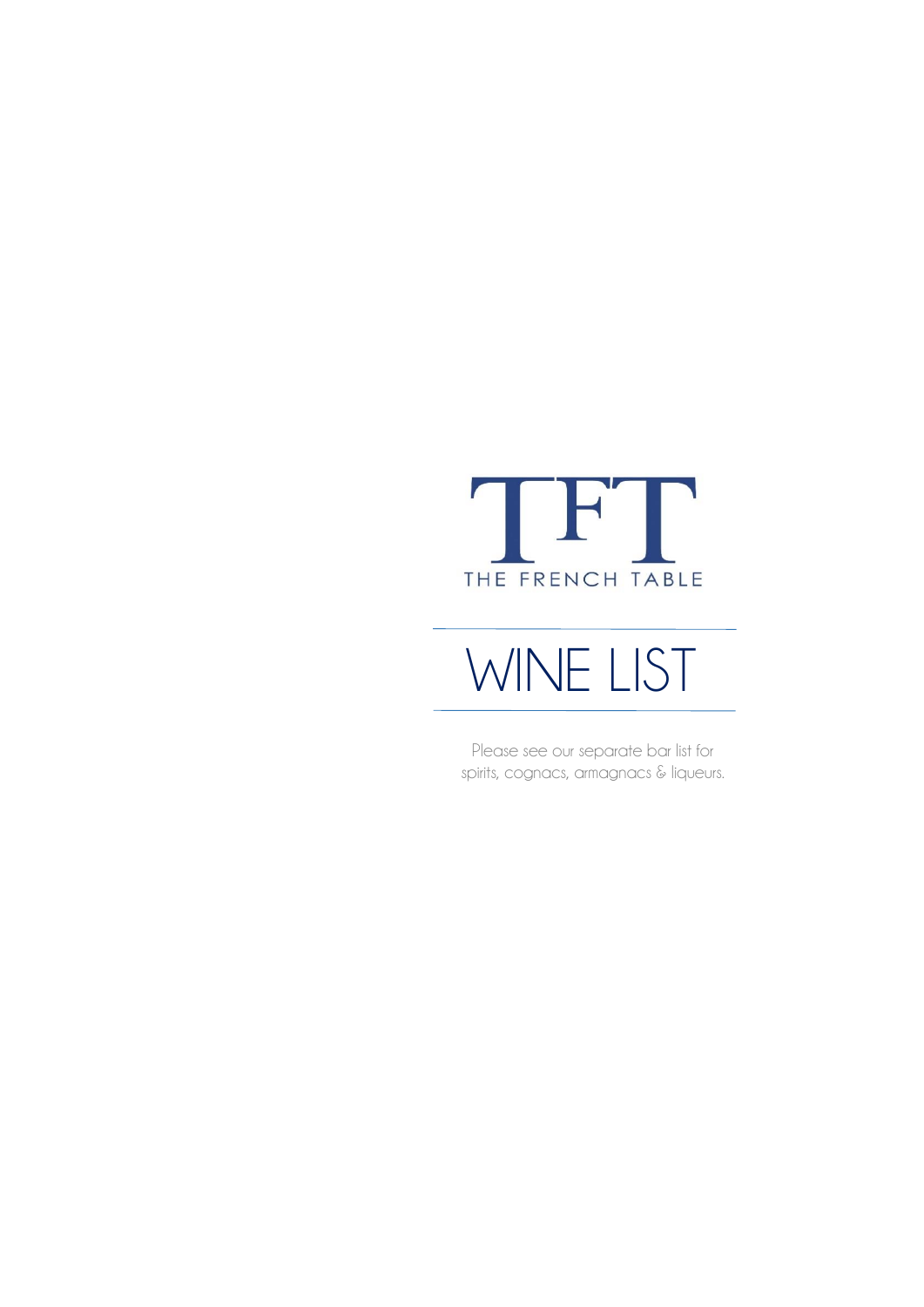

#### Special Aperitif selection for this month

|                                                                                                                                                                                                                                                                                                        | 330ml                 |
|--------------------------------------------------------------------------------------------------------------------------------------------------------------------------------------------------------------------------------------------------------------------------------------------------------|-----------------------|
| Curious Apple Cider, Chapel Down, Tenterden, Kent, England<br>100% Pure Kent apple juice, abv 5.2%<br>Made from 70% Rubens apples and 30% Bramley apples from local orchards in Kent.<br>The hand picked fruit is fermented using wine yeast to give a wonderful aromatic, delicate,<br>crisp flavour. | £3.75                 |
| Moscatel 'Dorado', Chipiona, Andalucia, Spain, N.V, abv 17.5%<br>Coming from one of the oldest Bodegas in the Sherry region. A sweet wine which spends<br>one year in the solera system.<br>Aromas of spices, raisins and a hint of orange marmalade. Enjoy as an aperitif.                            | £4.50<br>(75ml Glass) |
| Cocktails                                                                                                                                                                                                                                                                                              | Glass                 |
| Passion Fruit Bellini<br>Passion Fruit Purée, Prosecco                                                                                                                                                                                                                                                 | £7.50                 |
| Tanqueray Blush<br>Tanqueray Gin, Aperol, Apple and Rhubarb Juice, Lemon                                                                                                                                                                                                                               | £8.50                 |
| Vodka & Eldelflower Martini<br>Vodka, St Germain, Lemon & Lime                                                                                                                                                                                                                                         | £8.50                 |
| Virgin Cran-Itto<br>Fresh Mint, Lime, Brown Sugar mixed with Cranberry juice                                                                                                                                                                                                                           | £3.95                 |
| Lemon Champagne Cocktail<br>Champagne, Limancello, Sugar Cube dowsed in Grand Marnier                                                                                                                                                                                                                  | £10.95                |
| Espresso Martini<br>Vodka, Kahlua, Sugar Syrup & Espresso                                                                                                                                                                                                                                              | £8.50                 |
| PS. I Love You<br>Bailey's, Frangelico, Amaretto                                                                                                                                                                                                                                                       | £8.50                 |

*Please see list for further available Cocktails*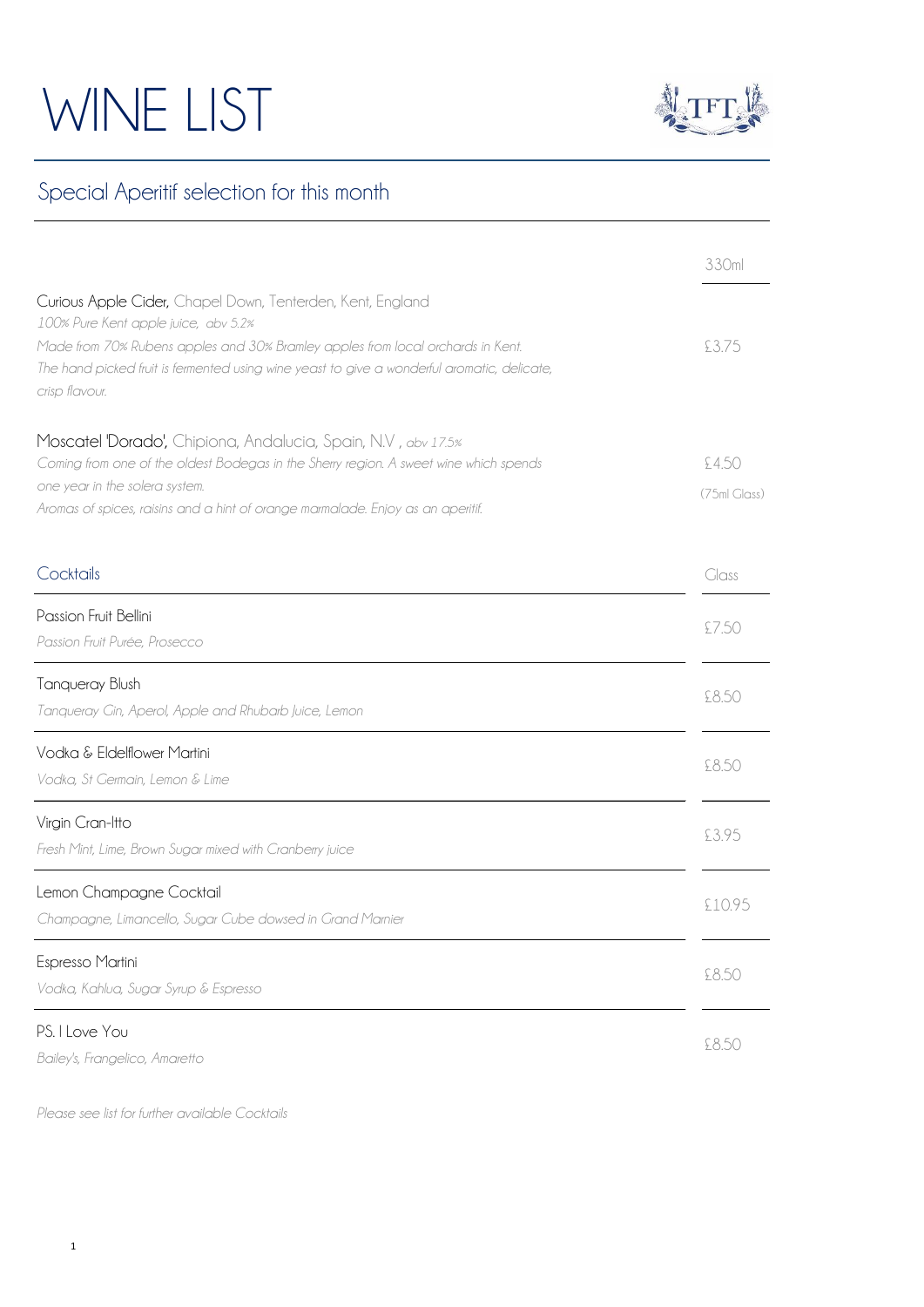



#### Special Selection for Summer

#### Rosé Wine

| Provence Rosé, Domaine St Andrieu, 2014, aby 12.5%                                                                                                                                                                                                                                                                                                                                                                                                                                                                    |         |
|-----------------------------------------------------------------------------------------------------------------------------------------------------------------------------------------------------------------------------------------------------------------------------------------------------------------------------------------------------------------------------------------------------------------------------------------------------------------------------------------------------------------------|---------|
| Found in the hills of the Provence countryside near Brignoles, the Domaine was acquired in 2003 by<br>the owners of Chateau Talbot in the Bordeaux region. The perfect summer Rosé! Typical Provence<br>varieties (Grenache, Cincault, Syrah) give a lovely freshness with spicy notes on the finish.                                                                                                                                                                                                                 | £29.95  |
| White Wine                                                                                                                                                                                                                                                                                                                                                                                                                                                                                                            |         |
| Soave 'La Capelina', Cantina Franchetto, Veneto, Italy, 2014 abv 12.5.%<br>Coming from the region of Veneto, North-East Italy in the Dolomite mountain region near to Lake<br>Garda, 400 meters above the sea level on volcanic soils. Fresh citrus and floral, confit lemon and<br>ripe apricots. Real zesty citrus on the finish like a twist of lemon being added to your dish.                                                                                                                                    | £33.00  |
| <b>Red Wine</b>                                                                                                                                                                                                                                                                                                                                                                                                                                                                                                       |         |
| <b>O</b> Cincault, Gallardia del Itata de Martino, Chile, 2014, abv 13.5%<br>Coming from Itata a region 450km South -West of Santiago and is one of the first places the Spanish<br>planted vines. Growing naturally in the vineyards is a beautiful bright daisy like flower called Gallardia.<br>This means bravery a homage to its name by enduring the difficult climate in the Itata Valley which<br>receives a lot of rain. 100% Cinsault, juicy fruity cranberry juice flavours, easy drinking and refreshing. | £28.50  |
| Magnum                                                                                                                                                                                                                                                                                                                                                                                                                                                                                                                |         |
| White: Sepp Moser Gruner Veltliner Terrassen, Austria, 2014 abv 12%<br>Citrus and fresh apple aromas - with typical spicy Veltliner notes on the nose. On the palate there is<br>good intensity of fruit, with tangy grapefruit leading to a long savoury finish with flinty, smoky notes.                                                                                                                                                                                                                            | £60.00  |
| White: Chablis Vieilles Vignes, Domaine de la Motte, Chablis, 2013 abv 12.5%<br>A classic Chablis from vines grown on the famous Kimmeridgian clay with nervy, mineral fruit but<br>added depth from a small, around 10%, addition of some oak aged wine into the blend.                                                                                                                                                                                                                                              | £85.00  |
| Red: Boutinot 'Les Coteaux Schisteux', Seguret, Cotes du Rhone Villages, 2012 aby 14%<br>A classic Rhône wine sporting structure & finesse. Intense notes of vanilla, black cherry fruit & spice on<br>the nose, rich morello cherry & chocolate flavours on the palate.                                                                                                                                                                                                                                              | £65.00  |
| Red: Château de Ricaud, Cadillac-Cotes de Bordeaux, 2011 aby 13.5% A fine nose of<br>smokey bacon and sweet liquorice with lots of depth of fruit. On the finish a hint of tobacco<br>balanced with blackcurrants and a smooth finish.                                                                                                                                                                                                                                                                                | £85.00  |
| Red: Gevrey Chambertin, 'Close de la Justice' Monopole, Vallet Freres, Burgundy 2011 abv 13%<br>Characters of cherry alongside rustic notes that express the terroir. An inviting 'drink me now' nose<br>which is gently spicy, lightly perfumed, layered tones that are a little bit earthy and very 'traditional'.                                                                                                                                                                                                  | £180.00 |

- Biodynamic **O** - Organic **N** - Natural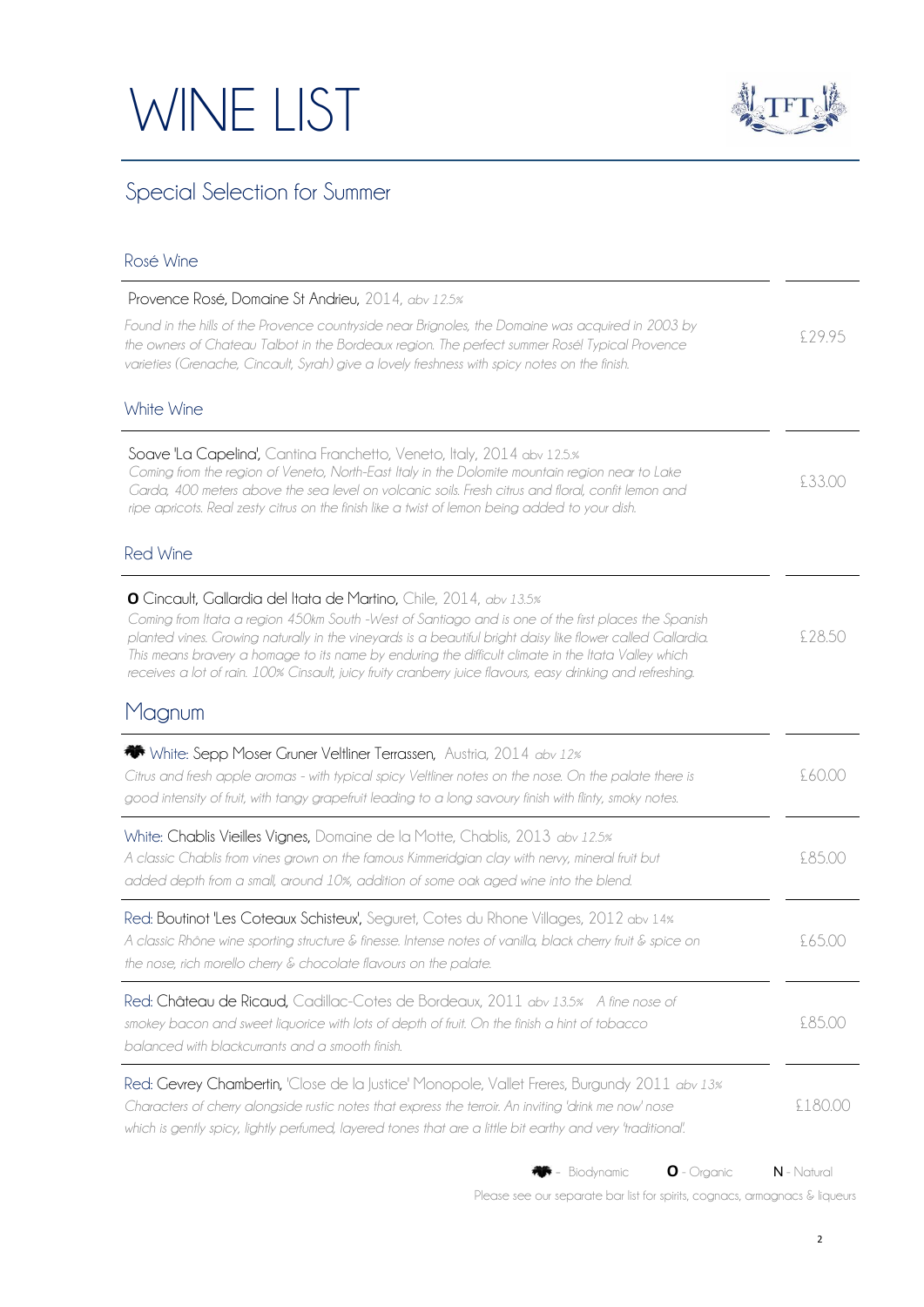

| Champagne & Sparkling                                                                                                                                                                                                         | 125ml | <b>Btl</b> |
|-------------------------------------------------------------------------------------------------------------------------------------------------------------------------------------------------------------------------------|-------|------------|
| Prosecco, Lunetta Spumante, Cavit, Veneto, Italy, NV abv 11%                                                                                                                                                                  | £6.00 | £29.95     |
| Chapel Down Vintage Reserve Brut, Tenterden, Kent, England, abv 11.5%<br>Crisp, dry sparkling with aromas of citrus fruit, apple and freshly baked bread!<br>Crisp and fresh with lively acidity and fine persistent bubbles. | £8.95 | £45.00     |
| House Champagne, Francoise Monay, Brut, N.V. abv 12.5%                                                                                                                                                                        | £9.95 | £56.00     |
| <b>O</b> Champagne Brut 'L'Audace' (100% Pinot Noir), Cote de Bars, N.V. abv 12%                                                                                                                                              |       | £75.00     |
| Rene Geoffroy, 1er Cru Expression Brut, N.V. abv 12.5% Clean & pure, green apples & pear.                                                                                                                                     |       | £65.00     |
| Canard-Duchêne, Charles VII Grande Cuvée des Lys, BLANC de BLANCS Brut, N.V. abv 12%                                                                                                                                          |       | £75.00     |
| Pol Roger Reserve, Extra Cuvee de Reserve Brut, N.V. abv 12.5%                                                                                                                                                                |       | £85.00     |
| Lallier Grand Cru, Vintage 2008 abv 12.5% Stylish, rich & smooth.                                                                                                                                                             |       | £95.00     |
| Louis Roederer, Vintage 2006, abv 12%                                                                                                                                                                                         |       | £135.00    |
| ** Rosé, Cuvée Royale, Crémant de Bordeaux, Brut NV abv. 12%                                                                                                                                                                  | £7.95 | £49.00     |
| Rosé, Lallier Premier Cru Brut, N.V. abv 12.5%                                                                                                                                                                                |       | £72.00     |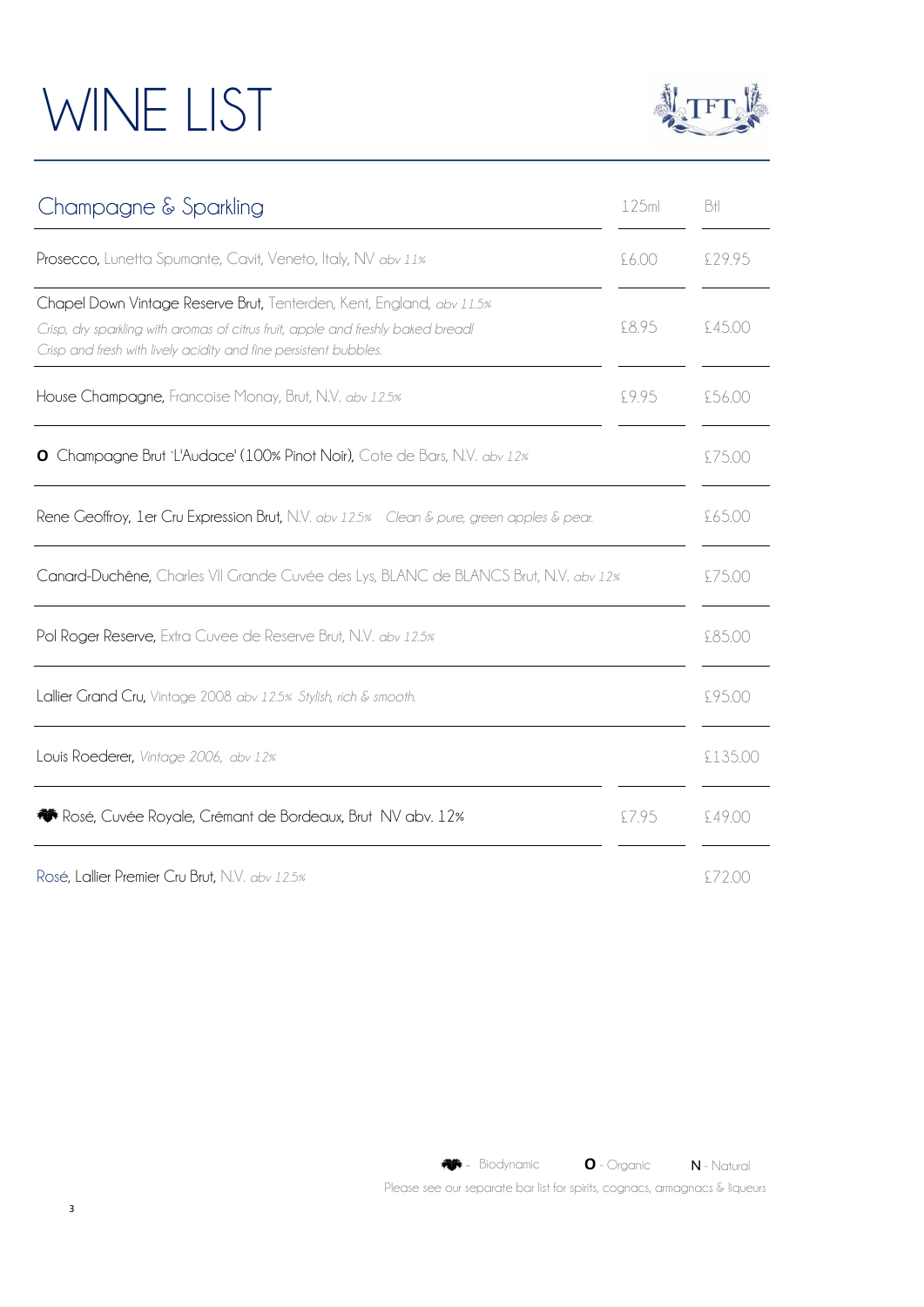

| White Wines by the glass & carafe                                                                                                                                                                                                       | Glass<br>125ml | Carafe<br>250ml     | Carafe<br>500ml |
|-----------------------------------------------------------------------------------------------------------------------------------------------------------------------------------------------------------------------------------------|----------------|---------------------|-----------------|
| Cuvée Jean-Paul, Ugni Blanc & Colombard, Cotes de Gascogne,<br>2014 abv 11.5% Clean, fresh nose, very appealing tones with a little<br>body. Great fresh lemony finish.                                                                 | £4.85          | £8.00               | £15.00          |
| <b>O</b> Folle Blanche du Pays Nantais, Pierre Luneau-Papin, Muscadet, Loire,<br>2015 abv 11% Clean and crisp with pleasant stoney mineral tones which<br>lead to a slightly salty finish. Excellent with seafood.                      | £5.00          | £9.00               | £17.00          |
| <b>Nominal</b> Majas, Cotes Catalanes Blanc, Roussillon, 2015 abv 12.%<br>A blend of traditional Catalan grapes (Macabeu & Rolle) giving tangy notes<br>of lime peel, white peach and dried fruits. The finish is herbaceous and long   | £6.00          | £11.75              | £23.00          |
| <b>O</b> Muscat Sec, Terres Blanche, Frontignan, Languedoc, France, 2015 abv<br>Stunning nose and palate of pear, banana and exotic fruit with a rather<br>12.5%<br>surprising dry and fresh palate.                                    | £6.50          | £12.00              | £23.00          |
| Petit Chablis, Jean-Pierre Ellevin, Chablis 2014 abv 12.5%<br>Clean and pure, ripe exotic fruit with rich mineral tones and well balanced.                                                                                              | £8.00          | £15.00              | £29.00          |
| Red Wines by the glass $\&$ carafe                                                                                                                                                                                                      |                |                     |                 |
| Cuvée Jean-Paul, Grenache & Syrah, Vin de Pays de Vaucluse, 2013 abv<br>12.5% Warm, soft & fruity, easy drinking & very palatable.                                                                                                      | £4.85          | £8.00               | £15.00          |
| Monte da Ravasqueira, Alentejo, Portugal, 2013, abv 13.3%<br>Ruby colour, intense, complex nose centred on very ripe dark fruits, with a slight<br>touch of the wood in which it aged, fresh and elegant palate and great<br>structure. | £5.95          | £11.50              | £22.00          |
| <b>O</b> Cinsault 'Gallardia', De Martino, Itata Valley, Chile, 2014 abv 13.5%<br>Ripe, juicy fruity flavours with soft peppery tones & tannins. Think cranberries &<br>cream! Available chilled.                                       | £6.50          | £12.00              | £23.00          |
| Saumur Champigny, Chateau de Villeneuve, Loire 2013 abv 13% The<br>palate is full of crushed wild berries, framed by soft tannins, aged in oak for 9<br>months & pleasant classic, Loire minerality & freshness.                        | £7.00          | £13.00              | £25.00          |
| Minervois, Chateau de Serame, Villa Romana, Languedoc, 2010 abv<br>14%                                                                                                                                                                  | £8.50          | £16.00              | £30.00          |
| Intense nose of berries & the wonderful garrigue of the south! Cherries &<br>blackcurrants with lots of persistence & delicate vanilla to finish.<br><b>Diodynamic</b>                                                                  |                | $\bullet$ - Organic | $N$ - Natural   |

Please see our separate bar list for spirits, cognacs, armagnacs & liqueurs

4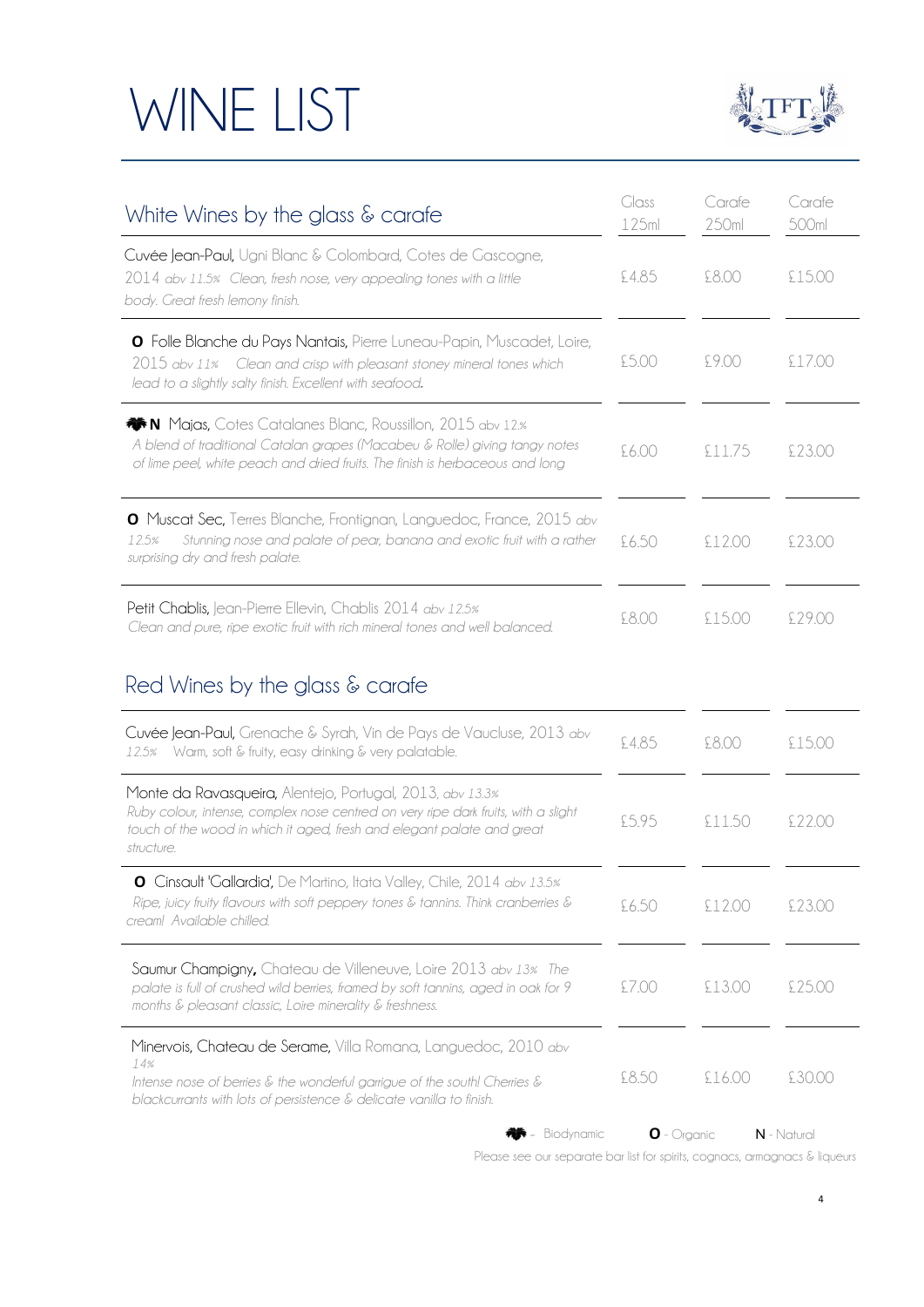

| White Wines - Crisp, Light & Fruity                                                                                                                                                                                                                                               | <b>Btl</b> |
|-----------------------------------------------------------------------------------------------------------------------------------------------------------------------------------------------------------------------------------------------------------------------------------|------------|
| Cuvée Jean-Paul, Ugni Blanc & Colombard, Cotes de Gascogne, 2014 abv 11.5%<br>Clean, fresh nose, very appealing tones with a little body. Great fresh lemony finish.                                                                                                              | £18.95     |
| <b>O</b> Adobe Sauvignon Blanc Reserva, Casablanca, Chile, 2015 abv 12.5%<br>Delightful herbeaceous nose of nettles and gooseberries with a touch of lemon. Fresh, clean & lively.                                                                                                | £24.00     |
| <b>O</b> Folle Blanche du Pays Nantais, Pierre Luneau-Papin, Muscadet, Loire, 2015 aby 11%<br>Clean and crisp with pleasant stoney mineral tones which lead to a slightly salty finish. Excellent with<br>seafood.                                                                | £25.95     |
| Pinot Blanc, Cave de Turckheim, Alsace, 2014 abv 12.5%<br>Perfumed nose with lemon sherbet, stoney fruit & flint. A balanced palate which is fresh and full of<br>minerality and hints of creamy citrus on the finish.                                                            | £26.95     |
| Sauvignon Blanc, Chateau Molhiere, Terroir des Ducs, Côtes de Duras, South West France,<br>2015 abv 12.5% Mineral tones, zippy on the palate with balanced grapefruit, lemon & lime. Quite<br>weighty to finish.                                                                  | £27.95     |
| Picpoul de Pinet, Domaine La Grangette, Coteaux du Languedoc, 2014 abv12.5%<br>Crisp & lively, dry with great mineral tones. Great with seafood & crustacea.                                                                                                                      | £28.50     |
| <b>O</b> Gruner Veltliner, Mehofer Klassik Weib, Austria, 2014 abv 11%<br>Aromas of pearskin & green plum, the palate is soft pear juice flavours with a touch of white pepper.                                                                                                   | £30.00     |
| Wild South, Sauvignon Blanc, Malborough, New Zealand, 2015 abv 12.5%<br>Passionfruit & honeysuckle on the nose with a gooseberry, lemon & lime mouth filling palate.                                                                                                              | £32.00     |
| Dourthe No1 Sauvignon Blanc, Bordeaux, 2014 abv 12%<br>A top cuvee, refreshing gooseberries & fresh grass, clean & great with seafood. Beautiful mouthfeel on the<br>finish.                                                                                                      | £32.50     |
| Chapel Down Bacchus, Tenterden, Kent, England 2014 abv 12%<br>The grape "Bacchus" is England's answer to Sauvignon Blanc. Intense aromas of grapefruit & gooseberry with                                                                                                          | £33.00     |
| Soave 'La Capelina', Cantina Franchetto, Veneto, Italy, 2014 abv 12.5%<br>Fresh citrus and floral, confit lemon and ripe fleshy apricots. Like adding a twist of lemon onto your dish!                                                                                            | £33.00     |
| Sancerre, Le Chene du Roy, Pierre Girault, Loire, 2015 abv 12.5%<br>Clean & expressive. Floral nose with flavours of green nettles, lemon & lime.                                                                                                                                 | £39.50     |
| <b>希 N</b> Pouilly Fume, "La Levée", Alexandre Bain Loire, 2013 <i>abv 13% A rich style of Pouilly Fume, notes</i><br>of honeysuckle, acacia flower and ripe kiwi. Weighty and unctuous.                                                                                          | £45.00     |
| Opoka Sauvignon Blanc, Marjan Simcic, Brda, Slovenia, 2010 abv 13.5%<br>Delicate nose of peaches, ripe pear and grapefruit the palate is flowery with herbaceous tones of tomato<br>leaves, basilica & Mediterranean herbs. Elegant, pleasant, persistent and intense aftertaste. | £65.00     |

- Biodynamic **O** - Organic **N** - Natural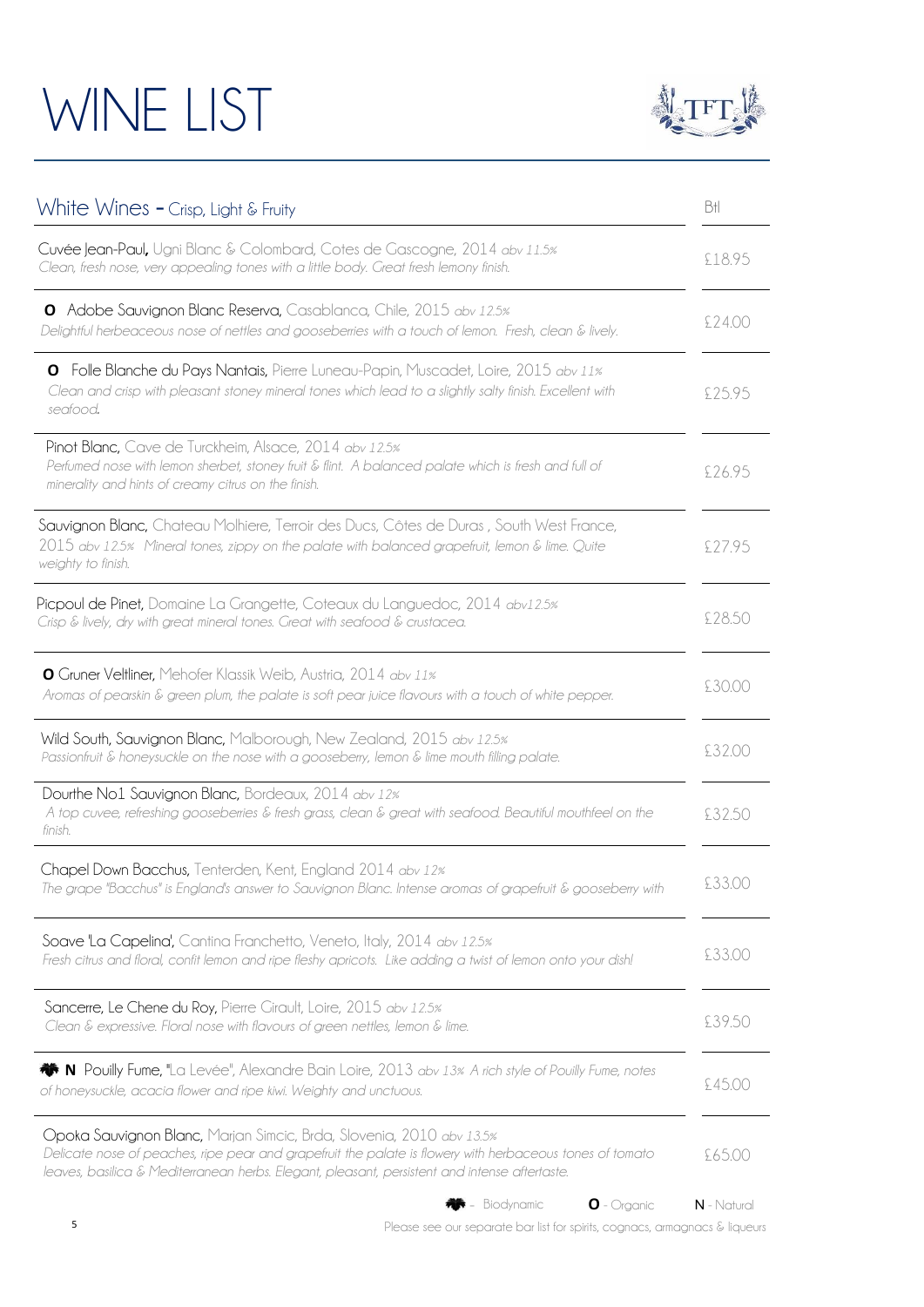

| White Wines - Fragrant & Aromatic                                                                                                                                                                                                                                                             | <b>Btl</b>  |
|-----------------------------------------------------------------------------------------------------------------------------------------------------------------------------------------------------------------------------------------------------------------------------------------------|-------------|
| Chenin Blanc, "Bush Vine", Good Hope, Stellenbosh, South Africa, 2015 abv 12.5%<br>Runny honey on the nose with subtle flowery fruits & fresh mineral tones on the finish.                                                                                                                    | £24.50      |
| Corbieres Blanc, Domaine la Bastide, Languedoc-Roussillon, 2014 abv 13%<br>A blend of Roussanne, Vermentino & Bourboulenc. - Wonderful mouthfeel, light yet rich at the same time<br>with tones of spicy pear and melon.                                                                      | £25.50      |
| <b>O</b> Muscat Sec, Terres Blanche, Frontignan, Languedoc, France, 2015 abv 12.5%<br>Stunning nose and palate of pear, banana and exotic fruit with a rather surprising dry and fresh palate.                                                                                                | £26.95      |
| Pinot Gris, Gladstone Vineyards Jealous Sisters, Wairarapa, New Zealand, 2015, abv 13.5%<br>Juicy nectarine characters along with floral tones give the palate real fleshiness that finishes with a subtle                                                                                    | £29.50      |
| <b>O</b> Cotes du Rhone Blanc, Domaine de l'Espigouette, 2014 abv 13%<br>Explosive aromas of fleshy peach and cherry plum, this is a fruity wine with hints of marzipan and vanilla<br>aroma. Smooth palate and a soft lengthy finish.                                                        | £31.00      |
| Viognier, Chateau Viranel, Vin de Pays de Cessenon, Languedoc, 2015 abv13%<br>A very appealing nose of stoney fruits. Aromatic tones with a hint of grapefruit, lovely minerality on the<br>palate & a clean finish.                                                                          | £33.00      |
| Albarino Diluvio, Rias Baixas, Spain, 2015 abv 12%<br>Golden colour in the glass with a distinct aroma of banana skins! Great texture on the palate with waxy<br>lemon rind and slight almondy finish.                                                                                        | £34.00      |
| MonteVolpe, Graziano, Mendocino County, USA, 2011 abv 13.5%<br>A blend of several Italian grapes grown in the foothills overlooking the Russian River. Wonderful tropical fruits,<br>melons & citrus fresh tones on the finish. A blend of Italian heritage with a touch of California flair! | £35.00      |
| <b>O</b> Chenin Blanc, Cheninsolite, Anjou Blanc, Alex Cady, Loire Valley, 2013, abv13%<br>Elegant nose of soft, slightly honeyed white fruit with a rich mouthful of ripe pears cut by a citrus zest.                                                                                        | £40.00      |
| Potter Valley Riesling, Chateau Montelena, Napa Valley, USA, 2014 abv 13.5%<br>Lemon, blossom, honeysuckle and rose petals immediately hit you with just one swirl. The palate is full of<br>apricots, pineapple and lemon candy with a sublte spiciness.                                     | £59.00      |
| Condrieu, Domaine du Monteillet, Northern Rhone, 2014 abv 14%<br>The king of Viognier! Elegant aromas of apricot, peach, white flower & rose petals. The finish is rich with oily<br>texture.                                                                                                 | £80.00      |
| <b>A</b> - Biodynamic<br>$\bullet$ - Organic                                                                                                                                                                                                                                                  | N - Natural |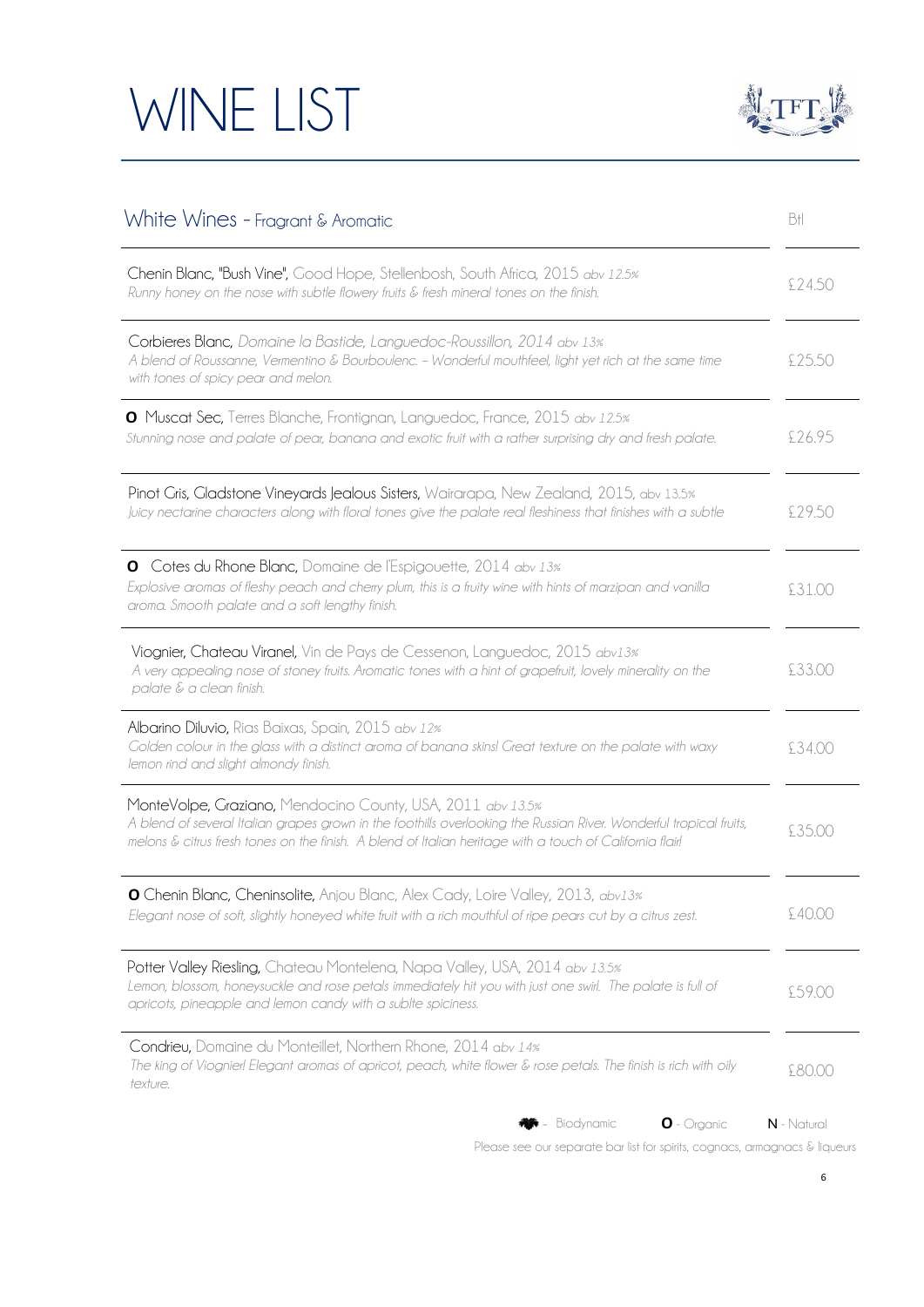

| White Wines - Dry & Medium Bodied                                                                                                                                                                                                                                   | <b>Btl</b> |
|---------------------------------------------------------------------------------------------------------------------------------------------------------------------------------------------------------------------------------------------------------------------|------------|
| Pinot Grigio, Hilltop, Hungary, 2014 abv 12.5%<br>Elderflower nose with a clean fresh, ripe kiwi & apple palate. Intense body with a little creaminess & twist of<br>lemon to finish.                                                                               | £22.50     |
| Chardonnay, Domaine Preignes le Neuf, Pays d'Oc, 2015 abv 12.5%<br>Expressive white flower aroma with a delicate palate of tropical fruits, mango & acacia. The finish is well<br>balanced & elegant.                                                               | £26.95     |
| <b>no Majas, Cotes Catalanes Blanc, Roussillon, 2015 abv 12.5%</b><br>A blend of traditional Catalan grapes give tangy notes of lime peel, white peach and dried fruits. The finish<br>is herbaceous and long.                                                      | £29.50     |
| Val de Souto, Jose Perez, Ribeiro, Spain, 2013 abv 12%<br>From a family run business this is a blend of Treixadura, Godello & Loureira. Savoury and aromatic tones,<br>wonderful herbaceous flavours of coriander, parsley, freshly cut mint. Beautifully balanced. | £32.00     |
| Gavi di Gavi, Luigi Tacchino, Piedmonte, Italy, 2015 abv 12.5%<br>Fresh & vibrant made from 100% Cortese grapes, with elegant citrus fruits, excellent minerality &<br>well rounded.                                                                                | £35.50     |
| Saint-Veran, Michel Chavet, Maconnais, 2014 abv 13%<br>Delicate floral nose, with zesty tropical fruit flavours of banana's & pineapples. Gentle use of oak enhances                                                                                                | £36.50     |
| Listan Blanco, Valle de Orotava, Tajinaste, Tenerife, 2014 <i>abv 12.5%</i><br>O.<br>Soft, delicate nose with tones of tropical papaya and mango. A fruity palate with luscious creaminess and<br>texture.                                                          | £37.00     |
| Chardonnay Sous Voile, Marie-Perre Chevassu, Arobis, Jura, 2012 abv 12.5%<br>'Yellow' wine with dry cherry characteristics, with hints of pears, apples and honeysuckle with a pretty cutting<br>citrusy finish.                                                    | £37.50     |
| Petit Chablis, Jean Pierre Ellevin, Chablis, 2014 abv 12.5%<br>Clean and pure, ripe exotic fruit with rich mineral tones and well balanced.                                                                                                                         | £39.00     |
| Montagny Les Crêts, Domaine Feuillat Juillot, Burgundy, 2014 abv 13%<br>A well balanced Chardonnay, unaoked with great creaminess, floral flavour, really clean & elegant.                                                                                          | £43.00     |
| O Vernaccia di San Gimignano, 'Tradizionale' Montenidoli , Tuscany, Italy, 2013 abv 13.5%<br>Pear and almonds fill the palate yet the finish is clean and dry. Beautiful texture and delicate spice on the<br>finish.                                               | £45.00     |
| Chablis 1er Cru Montee de Tonnerre, Billaud Simon, 2013 abv 13%<br>Elegant and harmonious a perfect balance of fullness, freshness, mineral, soft and ripe fruit with a long<br>lingering finish.                                                                   | £70.00     |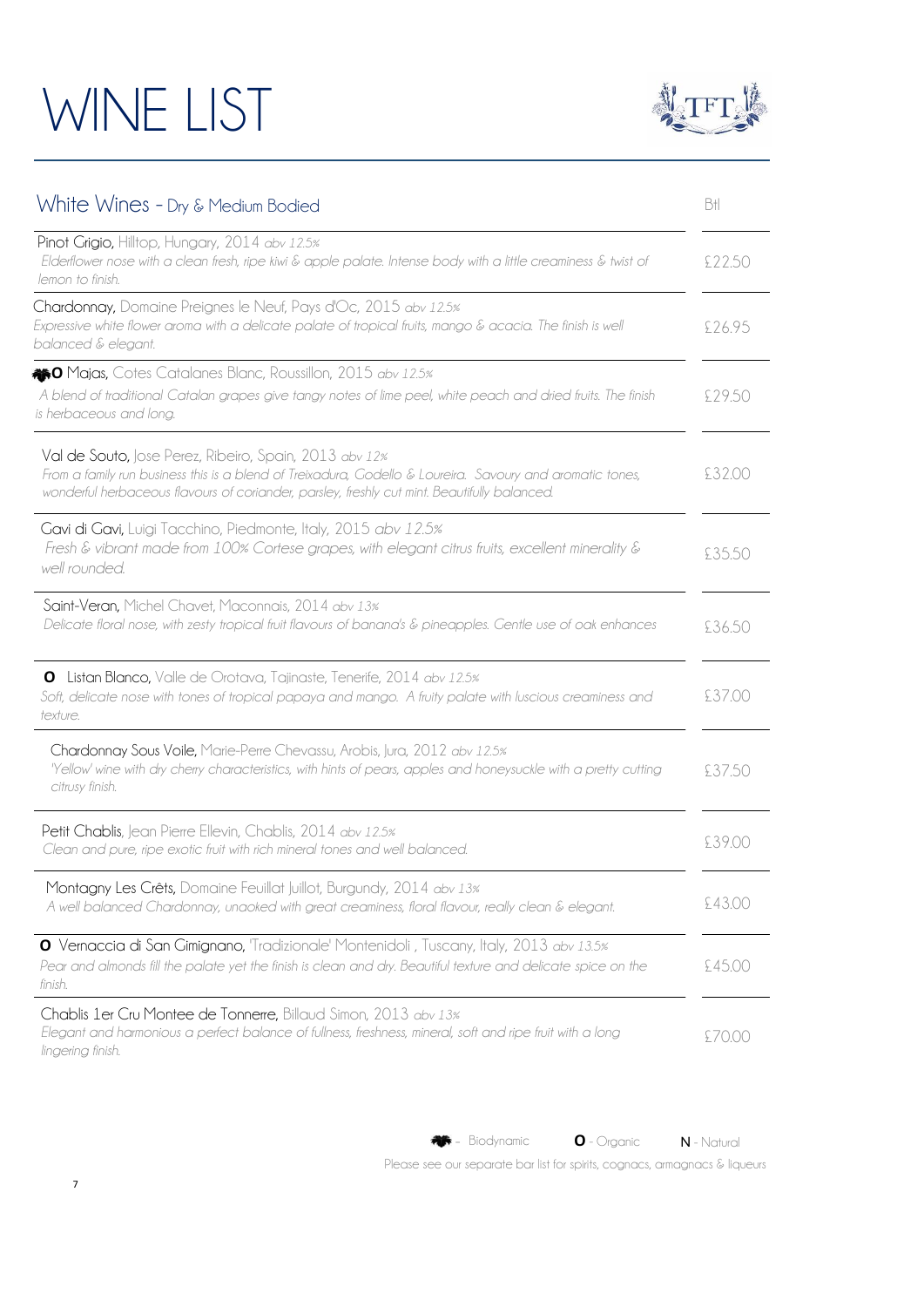

| White Wines - Fuller bodied                                                                                                                                                                                                                                                                                | <b>Btl</b> |
|------------------------------------------------------------------------------------------------------------------------------------------------------------------------------------------------------------------------------------------------------------------------------------------------------------|------------|
| Magpie Estate 'The Next Big Thing', Chardonnay, Barossa Valley, South Australia 2015 abv 13%<br>Fresh floral meadow with delicious buttered toast on the palate and a delicate tang on the finish. OZ<br>chardonnay is making a come back!                                                                 | £29.50     |
| <b>**</b> Les Champs Libres, 'Lard des Choix', Ardeche, Nothern Rhone, 2014 abv 11.5%<br>A wonderful aromatic nose with notes of pineapple, zesty citrus and a hint of nut. It is rich on the palate with<br>layer after layer of complexity. A great food wine.                                           | £38.00     |
| Rully Villages, Domaine Saint Jacques, Burgundy, 2012 abv 12.8%<br>The nose is full, creamy & floral, balanced palate with subtle richness and finesse.                                                                                                                                                    | £45.00     |
| Mercurey, Domaine Michel Juillot, Burgundy, 2013 abv 12%<br>From the Chalonnaise area in Burgundy. This is without any doubt the top estate in Mercurey. Classic<br>Chardonnay nose, excellent mouth filling white flowers with a touch of oak. The finish is long and weighty.                            | £50.00     |
| Saint-Joseph, Domaine Faury, Northern Rhone, 2012 abv 13%<br>Fairly rich & a subtle oily texture with tones of apple, camomile & quince. The finish is quite toasty with a<br>drop of brazil nut & barley sugar!!!                                                                                         | £55.00     |
| Auxey-Duresses, Vallet Freres, Gevrey Chambertin, Cote d'Or, Burgundgy, 2012 abv 13%<br>With<br>aromas of pippin apples and fresh almonds this wine is very supple, nicely balanced with good length.<br>Complex and fine.                                                                                 | £60.00     |
| Saint Aubin 1er Cru Les Frionnes, Hubert Lamy, 2013 abv 13.%<br>The village of St. Aubin may not be as well known but the wines coming from Hubert Lamy are of fabulous<br>quality. Pure, intense fruit flavours with balanced citrus, lemon & grapefruit with minerality in abundance & a<br>long finish. | £65.00     |
| Chassagne Montrachet, 1er Cru Clos St. Jean, Paul Pillot, Cote de Beaunes, 2013 abv 13.5%<br>Coming from the highest vineyards, this is a superb, vibrant & quite delicious wine. Pure & taut balanced by<br>ripe, full bodied fruit.                                                                      | £90.00     |
| Puligny Montrachet, Hubert Lamy, Les Tremblots, Burgundy, 2013 abv 13%<br>A big fan of Lamy, great structure, fabulous quality & pure, intense fruit flavours. The middle palate has great<br>minerality and a delicate grapefruity freshness. The Finish lingers on.                                      | £95.00     |

- Biodynamic **O** - Organic **N** - Natural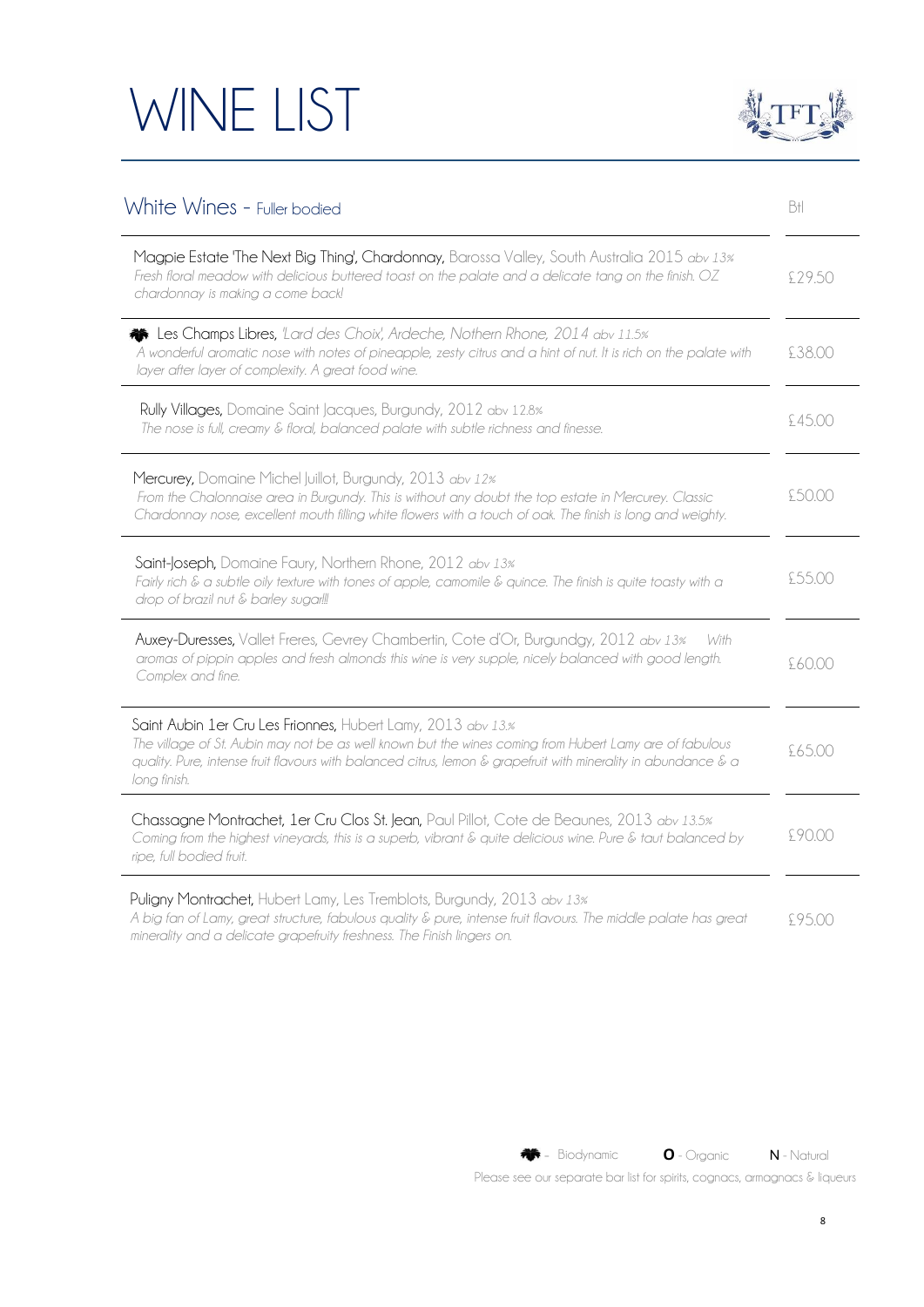

| Red Wines - Pinot Noir & Lighter Style                                                                                                                                                                                                   | <b>B</b> tl   |
|------------------------------------------------------------------------------------------------------------------------------------------------------------------------------------------------------------------------------------------|---------------|
| Roncier, Pinot Noir, Maison Tramier, Burgundy, N.V. abv 12.5%<br>Light bodied, intense fruitiness with red cherry, fresh raspberry and strawberry jam.                                                                                   | £24.95        |
| <b>**</b> Cinsault 'Gallardia', De Martino, Itata Valley, Chile, 2014 abv 13%<br>Ripe, juicy fruity flavours with soft peppery tones & tannins. Think cranberries & cream! Available chilled                                             | £28.50        |
| ** La Comedia', Cellar Comunica, Montsant, Priorat, Spain, 2014 abv 14%<br>Extremely fresh and lively with plenty of punchy strawberry fruit flavours balanced with a creamy finish.                                                     | £33.00        |
| Il Frappato, Valle dell'Acate, Sicily, 2014 abv 13.5%<br>An explosion of grape juice and tutti-fruity cherries. The sweet grape flavours continue on the palate with lush<br>grape/cherry jam impressions.                               | £35.00        |
| Le Moulin Blanc Pinot Noir, Jeremie Mourat, Vendee, Loire, 2014 abv 13.5%<br>Beautiful delicate nose of strawberries and cream, light farmyardy tones on the palate and a<br>long appealing finish.                                      | £39.50        |
| Pinot Noir 'Delinea 300', Sokol Blosser, Willamette, Oregon, U.S.A, 2013 abv 14.5%<br>A juicy Pinot Noir with bright tones of cherry fruit and fleshy field berries. Smooth and luscious.                                                | £49.00        |
| Hautes Côtes de Nuits, Vieilles Vignes, Manuel Olivier, 2012 abv 12.5%<br>Up and coming wine maker, rich raspberry and strawberry tones. A long rounded lengh and bold finish.                                                           | £55.00        |
| Morgon Vieilles Vignes, Côtes du Py, Jean Foillard, Cru Beaujolais 2014, abv 12.5%<br>Tones of pomegranite juice with a lick of meatiness. Great alternative to Pinot noir. Delicious.                                                   | £58.00        |
| Fixin 'La Croix Blanche', Vallet Freres, Cote d'Or, Burgundy 2012, abv 13%<br>Rich fresh cherry and red fruit aromas with floral high notes of rose and violet, very pinot, spice and musk, fine<br>mineral depth.                       | £60.00        |
| Gevrey Chambertin Vallet Freres, Burgundy, 2013 abv13%<br>The 2013 is for drinking now with classic Pinot Noir notes, stewed redcurrants & dark cherry compote with a<br>touch of earthy character.                                      | £65.00        |
| Nuit-St-Georges, Chauvenet-Chopin, Côte de Nuits, Burgundy, 2013 abv 12%<br>Maybe 2013 but the nose is mature with great complexity in the palate, strawberry and delicate mushroomy<br>tones and a finish that keeps returning.         | £70.00        |
| Vosne Romanée, 1er Cru, Les Beaux-Monts, Daniel Rion, Burgundy, 2010 aby 13%<br>Grand bouquet of ripe red fruit, minerally yet rather meaty. Palate of cherry, spice, touch of cinnamon and<br>tangy acid. Great length and persistence. | £120.00       |
| Charmes-Chambertin, Grand Cru, Vallet Frères, Burgundy, 1998 abv 13%<br>Grand bouquet of ripe red fruit, minerally yet rather meaty. Palate of cherry, spice, touch of cinnamon and<br>tangy acid. Great length and persistence.         | £165.00       |
| - Biodynamic<br>$\bullet$ - Organic                                                                                                                                                                                                      | $N$ - Natural |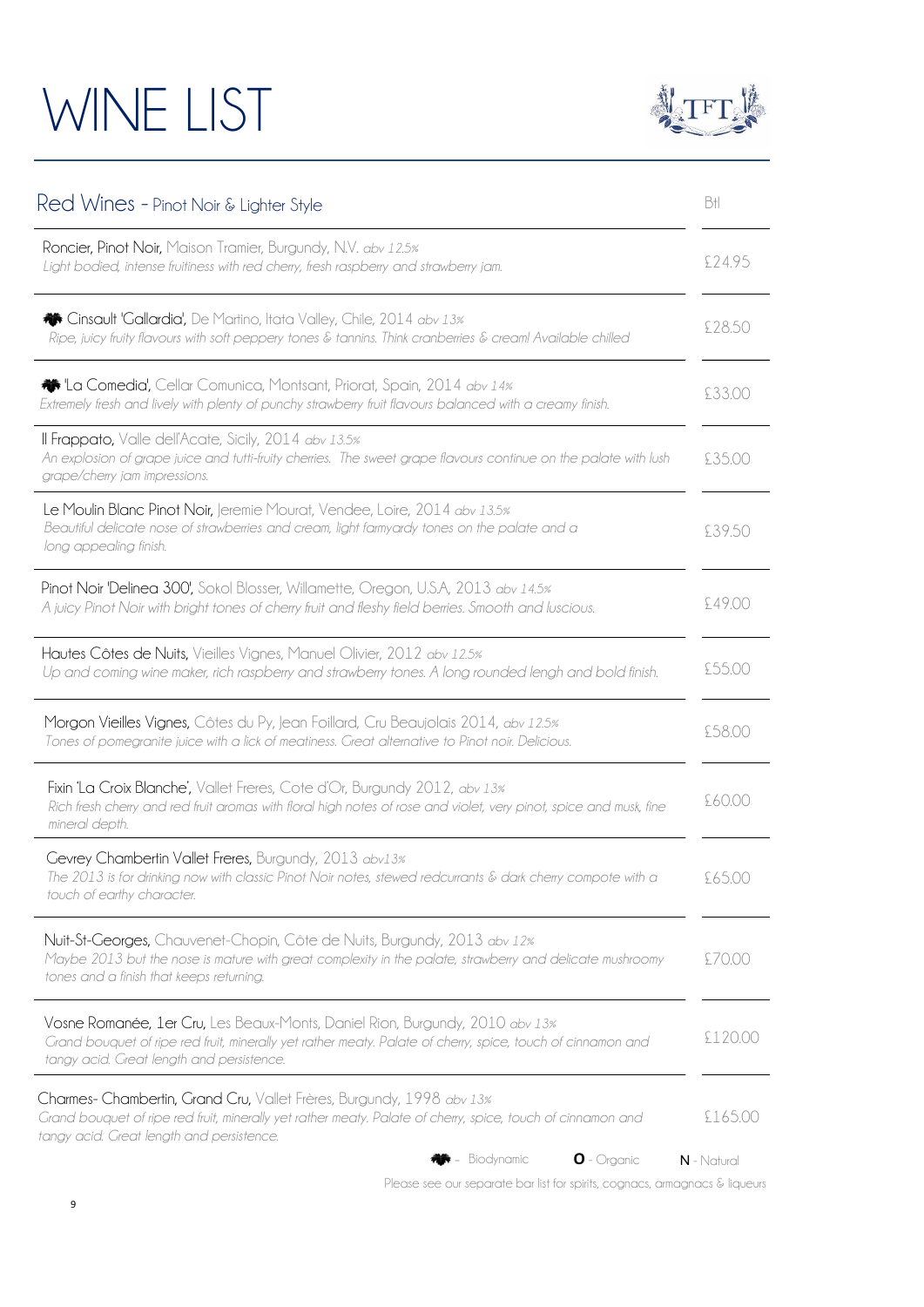

| Red Wines - Medium Bodied                                                                                                                                                                                                                                                    | <b>Btl</b> |
|------------------------------------------------------------------------------------------------------------------------------------------------------------------------------------------------------------------------------------------------------------------------------|------------|
| Mas de Vigneron, Grenache/Syrah, Vin de Pays de Vaucluse, 2014 abv 12%<br>Warm, soft & fruity, easy drinking & very palatable.                                                                                                                                               | £18.95     |
| Nero d'Avola, "Il Meridiance", Sicily, Italy, 2014 abv 14%<br>Classic juicy style with its vibrant cherries & plums with a hint of spice. Well rounded with a touch<br>of chocolate & tannin on the finish.                                                                  | £19.50     |
| Cotes du Rhone, Domaine Armand, La Combe d'Antide, Rhone Valley, 2013 aby 13%<br>Aromas of violets and soft black fruits. The palate is filled with crushed blueberries, vivid and creamy with a<br>long finish.                                                             | £29.50     |
| Monte da Ravasqueira, Alentejo, Portugal, 2014, abv 13.5%<br>Ruby colour, intense, complex nose centred on very ripe dark fruits, with a slight touch of the wood in<br>which it aged, fresh and elegant palate and good structure.                                          | £29.95     |
| <b>O Braucol, Les Tres Cantous, Gaillac, SW France, 2015</b> abv 13%<br>Thirst quenching wine with bags of colour and moreish red beny and stony mineral flavours is perfect for<br>glugging in the summer time " Du glouglou pour le printemps".                            | £32.00     |
| Minervois, Chateau de Serame, Villa Romana, Languedoc, 2010 abv 14%<br>Intense nose of berries & the wonderful garrigue of the south! Cherries & blackcurrants with lots of<br>persistence & delicate vanilla to finish.                                                     | £38.00     |
| La Crima, Di Morro d'Alba, Velenosi, Marche, Italy, 2012 abv 13%<br>Extraordinary wine, very funky & fresh with touches of rose petal & Turkish delight on the nose & in<br>the mouth!                                                                                       | £41.00     |
| Bobas Bobal 'Finca Casa la Borracha', Utiel Requena, Spain, 2013 abv 13.5%<br>Aromas of ripe black fruit and toasty balsamic notes. The palate is complex with bramble, blackcurrant and<br>brown spice characters. The well-structured tannins give a rich and full finish. | £48.00     |
| St. Joseph Rouge, Domaine de Monteillet, Northern Rhone, 2014 abv 13%<br>Light at first but then develops into a wonderfully aromatic wine. Black cherries, green & black olives, violets &<br>mixed garrigue herbs.                                                         | £49.00     |

- Biodynamic **O** - Organic **N** - Natural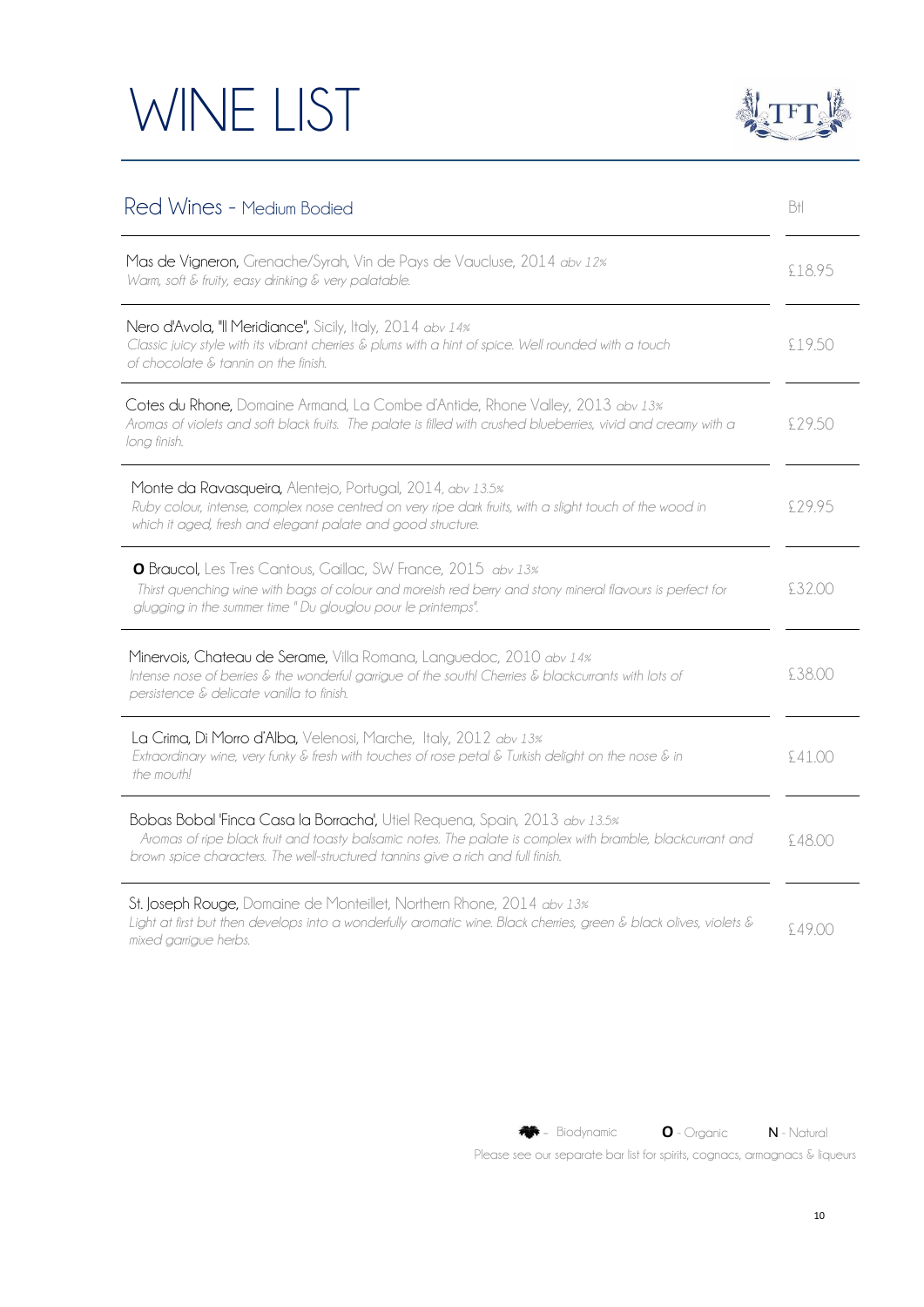

| Red Wines - Cabernet, Merlot and Bordeaux Style Blends                                                                                                                                                                                                                            | Btl           |
|-----------------------------------------------------------------------------------------------------------------------------------------------------------------------------------------------------------------------------------------------------------------------------------|---------------|
| Merlot, Julio Bouchon, Maule Valley, Chile, 2015 abv 13.5%<br>Blueberries, red plums & black fruit. Smooth palate, juicy acidity & faint pepper to finish.                                                                                                                        | £26.00        |
| Chateau Grimard, Bordeaux, 2013 abv 13%<br>A delightful Bordeaux, hits the right spot for blackcurranty ripe fruits a little tobacco & cedar wood & soft                                                                                                                          | £27.00        |
| Chateau Molhiere, Terroir des Ducs, Côtes de Duras, South West France, 2011 aby 13%<br>Situated next to Bordeaux this has earthy tones with raspberries a hint of herb & soft tannins.                                                                                            | £28.95        |
| Some Young Punks 'Passion Has Red Lips', Cabernet Sauvignon / Shiraz, South Eastern Australia,<br>2014 abv 14.5% Vibrant nose of ripe red cherry, cranberry, black fruit and aromatic smoke. The finish is more<br>savoury with flavours of black tapenade and a hint of tobacco. | £37.50        |
| Bodega Balcona Partal Bullas, Valencia, Spain, 2005 abv 14.5%<br>Aged for 12 months in oak, a seriously complex wine. A bouget of ripe black fruit, dried fruit & hints of nuts.<br>Dense yet smooth on the palate, it's very well balanced & has a lengthy finish.               | £40.00        |
| Plaisir de Siaurac, Lalande de Pomerol, Bordeaux, 2014 abv 13%<br>100% Merlot with 6 months in oak, lovely plum fruits, great depth & balance of tannins. A touch of new leather,<br>adds fresh complexity.                                                                       | £40.00        |
| Chateau Pavillon Rocher, St. Emilion Grand Cru, 2008 abv 13.5%<br>Expressive, ripe black cherry, blackberry & pink peppercorns. Well structured with a slight touch of smoke in the<br>finish, smooth tannin.                                                                     | £58.00        |
| Chateau Langoa Barton, St. Julien, 2009 abv 13%<br>Enticing juicy red and black fruits, ripe tannins and a savoury tone to the finish.                                                                                                                                            | £60.00        |
| Fief de la Haye, St. Estephe, 2008 abv 12.5%<br>A delightful nose of black cherries & black forest gateau. Well balanced with a touch of spice & splendid<br>concentration of ripe fruit.                                                                                         | £65.00        |
| Les Charmes de Kirwan, Margaux, 2010 abv 13%<br>Amazing nose of pure fruit & great concentration. Red cherries & tobacco spice on the palate with a vibrant<br>acidity. A long finish.                                                                                            | £75.00        |
| <b>**</b> Opoka Merlot, Marjan Simcic, Brda, Slovenia, 2009 abv 14.5%<br>Velvety ruby red with an enticing aroma of ripe plums which develop into a warm pot of jam mixed with<br>leather tones and mild tobacco. Soft, rich and harmonious.                                      | £95.00        |
| Chateau Vray Croix de Gay, Pomerol, 2011, abv 14%<br>Delightful nose of plums and dark cherries. The palate shows spicey tones on cloves & cinnamon with a light<br>dusting of tobacco to finish.                                                                                 | £120.00       |
| Chateau Calon-Segur, Grand Cru Classé, St.Estephe, 1996, abv 12.5%<br>Full bodied, robust with masses of sweet fruit and a complex palate of dried fruits & spices mixed with truffles & chocolate                                                                                | £200.00       |
| - Biodynamic<br>$\bullet$ - Organic                                                                                                                                                                                                                                               | $N$ - Natural |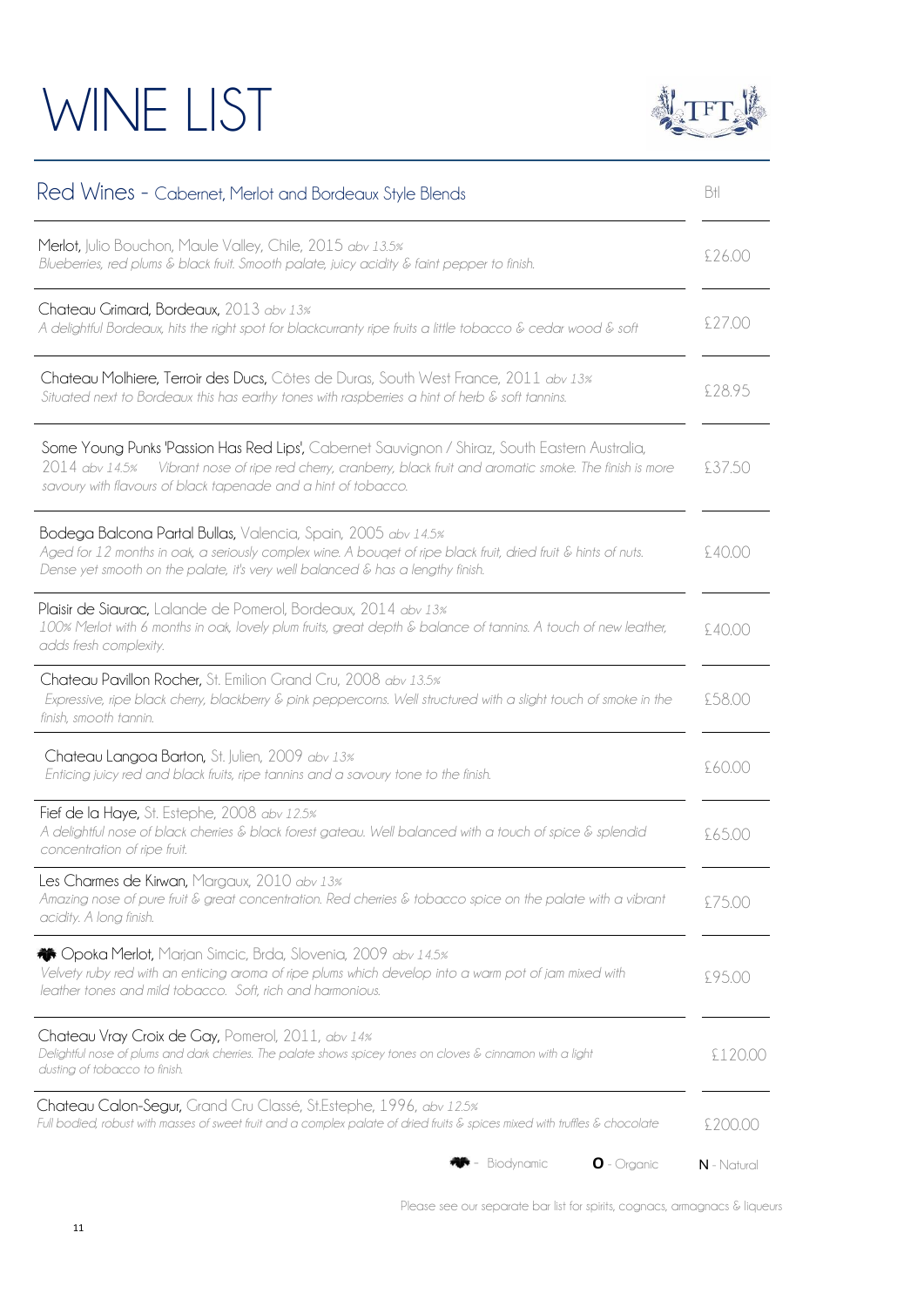

| Red Wines - Fuller Bodied, some with spice & some with character                                                                                                                                                                                                             | <b>Btl</b> |
|------------------------------------------------------------------------------------------------------------------------------------------------------------------------------------------------------------------------------------------------------------------------------|------------|
| <b>**</b> La Petite Syrah', Domaine Mas Montel, VDP du Gard, 2014 abv 13.5%<br>Very approachable with charming, soft ripe fruit flavours with hints of spice, leather and liquorice,<br>rounded and elegant tannins.                                                         | £24.00     |
| Cahors, Domaine Clos du Colombier, South-West France, 2010 abv 13%<br>Expressive notes of blackberries & blueberries with a spicy nutmeg & cinnamon aroma. Smooth tannins,<br>juicy berry fruit with a spicy finish.                                                         | £27.95     |
| <b>O</b> Waverley Hills, Shiraz, Cabernet Sauvignon, Coastal Region, South Africa, 2014 abv 14.5%<br>The nose is a delight, eucalyptus $\&$ crushed blackcurrant. Great warmth $\&$ spice on the palate, hints of<br>pepper & mocha.                                         | £28.95     |
| Malbec Reserva, Fabre Montmayou, Mendoza, Argentina, 2013, abv 14.5%<br>Fruit driven with great structure. Spicy plums, black figs & bittersweet cocoa. A little smoky with savoury<br>meatiness.                                                                            | £34.00     |
| <b>W</b> Faugeres, Clos Fantine, Languedoc-Roussilon, 2014 abv 14% Earthy & vivid, lots of terroir<br>notes mixed with plenty of red & black fruits, the mid palate is dense & memorable.                                                                                    | £39.00     |
| Rasteau, Domaine La Collière, Southern Rhone, 2013, abv 14.5%<br>Intense nose of crushed blackberry and blueberry with anise on the palate beautifully intense and<br>smooth.                                                                                                | £40.00     |
| Zinfandel Juvenile, Turley Winery, Napa, USA, 2013, abv 15.5%<br>Deep ruby colour with oodles of black cherry, raspberry and blackcurrant fruit as well as some pepper<br>and spice, the wine is plump, full-bodied, sexy and delicious.                                     | £55.00     |
| Possums Vineyard Shiraz, Blewitt Springs, McLaren Vale, South Australia, 2010 abv 14%<br>Luscious layers of blackberry fruits with dark chocolate and hints of cinnamon and vanilla. The tannins are<br>soft resulting in a long and pleasant mocha and vanilla bean finish. | £60.00     |
| Amarone della Valpolicella, Classico, Cantine Poggi Giorgio, Italy 2010 abv 15%<br>A real approachable style not too intense but amazing dried fruit characters, raisins & currants with a<br>smooth finish.                                                                 | £80.00     |
| Brunello di Montalcino, Tenute Silvio Nardi, Tuscany 2010 abv 14.5%<br>Deep black berry nose, warm and toasty, spiced cherry on the palate with aromatic herbs. Great<br>complexity with silky tannins.                                                                      | £85.00     |

Biodynamic **O** - Organic **N** - Natural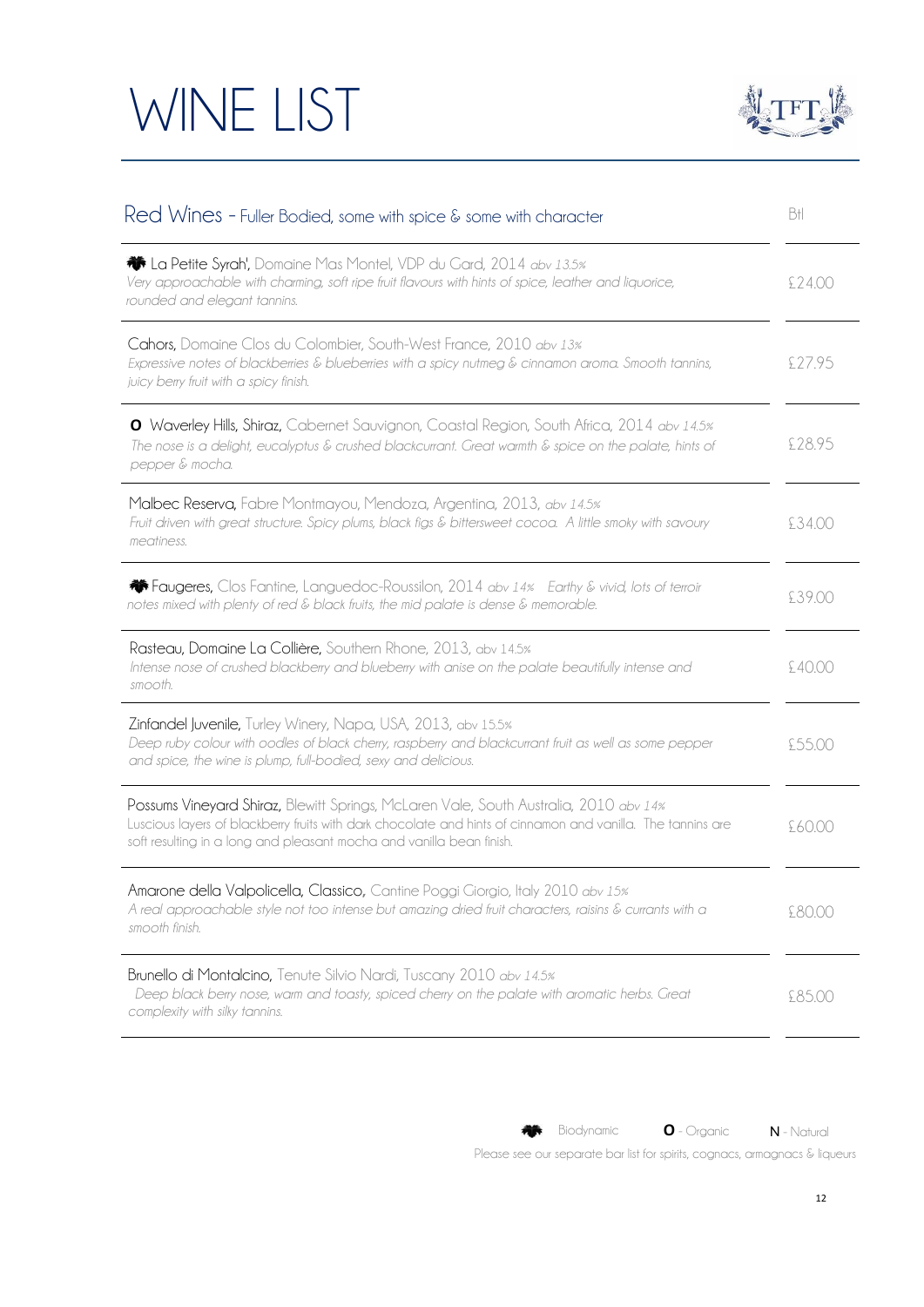

| Rosé - By the Glass, Carafe & Bottle                                                                                                                                                                                                | Glass<br>125ml | Carafe<br>250ml | Carafe<br>500ml | Btl    |
|-------------------------------------------------------------------------------------------------------------------------------------------------------------------------------------------------------------------------------------|----------------|-----------------|-----------------|--------|
| Burlesque White Zinfandel, California, 2015 abv 10%<br>Vibrant, fresh & zingy a real crowd pleaser, peachy nose with a<br>fresh lemon sherbert feel on the palate. Peaches & cream to<br>finish.                                    |                |                 |                 | £23.00 |
| <b>**</b> Château Plaisance, Cotes du Frontonnais, South<br>West, 2015 abv 12.2%<br>Delicate redcurrant fruits with a light aniseed tone on the                                                                                     | £5.50          | £10.00          | £19.00          | £28.50 |
| Provence Rosé, Domaine St Andrieu, 2015 abv13.5%<br>Cool, crisp and elegant, perfect for summer, tones of lemon on<br>the finish                                                                                                    |                |                 |                 | £29.95 |
| <b>No</b> Pinot Noir Rosé, 'Silent Pool', Albury Vineyards, Surrey,<br>England, 2013 abv 11% Pale salmon pink with redcurrant<br>aromas and sour cherry sweeties Lipsmacking freshness and<br>length of flovour.                    |                |                 |                 | £40.00 |
| White Wines - Half Bottles                                                                                                                                                                                                          |                |                 |                 |        |
| Sancerre, Le Chene du Roy, Pierre Girault, Loire, 2015 abv 12.5%<br>Clean & expressive. Floral nose with flavours of green nettles, lemon & lime.                                                                                   |                |                 |                 | £20.00 |
| Muscadet Sevre et Maine Sur Lie, 'Vieilles Vignes', Domaine R de la Grange, Loire, 2012 abv<br>12% True & authentic Muscadet made from 65 year old vines. Jasmine & fresh lemon & lime with a<br>wonderful mineral, sea air palate. |                |                 |                 | £17.00 |
| <b>**</b> Jurançon Sec, Cuvée Marie, Charles Hours, South-West France, 2011 abv 14%<br>Dry & minerally but somehow also smokey with a delicate creaminess. Lots of flavour of white flowers &                                       |                |                 |                 | £19.00 |

Meursault 'Sous la Velle', Domaine**,** Michelot, 2010, *abv 13% Fine and wound with beautiful floral tones and toasty, hazelnut richness.*

- Biodynamic **O** - Organic **N** - Natural

£39.00

Please see our separate bar list for spirits, cognacs, armagnacs & liqueurs

*nuts, quite complex.*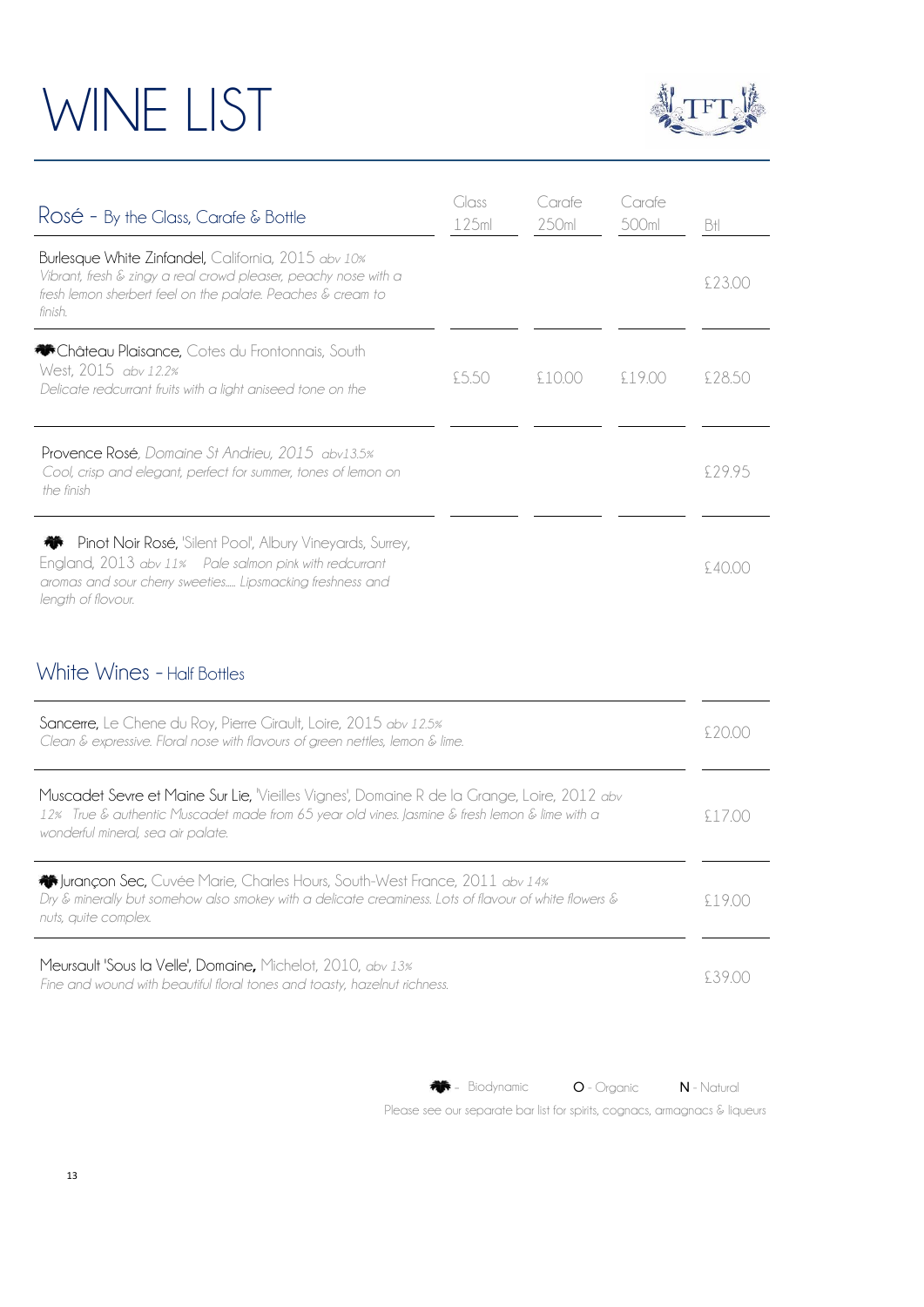

| Red Wines - Half Bottles                                                                                                                                                                                                     |               |        |  |
|------------------------------------------------------------------------------------------------------------------------------------------------------------------------------------------------------------------------------|---------------|--------|--|
| Cotes du Rhone, Domaine Chapoton, Southern Rhone, 2014 abv 14%<br>Wild berries with a little white pepper & spice, subtle tannins to finish.                                                                                 |               |        |  |
| Chateau Le Pey, Cru Bourgeois, Medoc, 2012 abv 13%<br>Blackcurrants & plums, beautifully rich with integrated oak & fine structure.                                                                                          |               |        |  |
| Malbec Reserva, Fabre Montmayou, Mendoza, Argentina, 2012, abv 14.5%<br>Fruit driven with great structure. Spicy plums, black figs & bittersweet cocoa. A little smokey with savoury<br>meatiness.                           |               |        |  |
| Chorey les Beaune, Domaine Tollot-Beaut, Cote d'Or, Burgundy, 2013 abv 13%<br>A soft fruit driven Burgundy with plenty of character and a lovely refreshing acidity and smokey tones.                                        |               |        |  |
| Chateau Pibran, Pauillac, Bordeaux, 2011 abv 13% Pure expression of fruit with notes of mint, spice &<br>chocolate. Complex layers of fruit & tannins with delicious feel.                                                   |               |        |  |
| Dessert Wines                                                                                                                                                                                                                | Glass<br>75ml | Btl    |  |
| Moscatel 'Dorado', Chipiona, Andalucia, César Florido, Spain, N.V. - 37.5cl<br>Made in the sherry region in the town of Chipiona, aromas of spices, raisins and<br>aby 17.5%<br>a hint of orange (marmalade).                |               | £22.50 |  |
| "Melias' Malagouzia, Domaine Papagiannakos, Greece, 2014 - 50cl abv 13%<br>Peaches, apricot and nectarines with a delightful oily texture to finish.                                                                         |               | £47.50 |  |
| Coteaux du Layon, St. Aubin Domaine des Barres, Loire, 2014 - 75cl abv 13%<br>Intense, luscious peach, apricot, tropical fruit, slight honey & zest, adding freshness.                                                       |               | £39.50 |  |
| Maury, Domaine Mas Amiel, Languedoc-Roussillon, 2013 - 75cl abv 16.5%<br>Tantalising light flavours of chocolate, prunes & spice as well as fine tannins. Try with chocolate<br>or cheese.                                   |               | £48.00 |  |
| Muscat de Beaumes de Venise, Domaine des Bernardins, 2014 - 75cl aby 15%<br>Beautiful amber colour in the glass with scents of preserved fruits & citrus notes.<br>White peach, pear & apricot on the finish.                |               | £45.00 |  |
| Leonardo, Marjan Simcic, Goriska Brda Slovenia, 2009 - 37.5cl abv 12.5%<br>Sweet and intense, apricot and honey with some caramel and peach. Lively and complex with<br>orange peel and tangerine notes, too. Simply devine. |               | £55.00 |  |
| Jurançon, Clos Uroulat, Charles Hours, South-West, 2013 - 75cl abv 12%<br>100% Petit Manseng grape. Clean on the palate, zesty, juicy & refreshing.                                                                          | £6.95         | £55.00 |  |
|                                                                                                                                                                                                                              |               |        |  |

- Biodynamic **O** - Organic **N** - Natural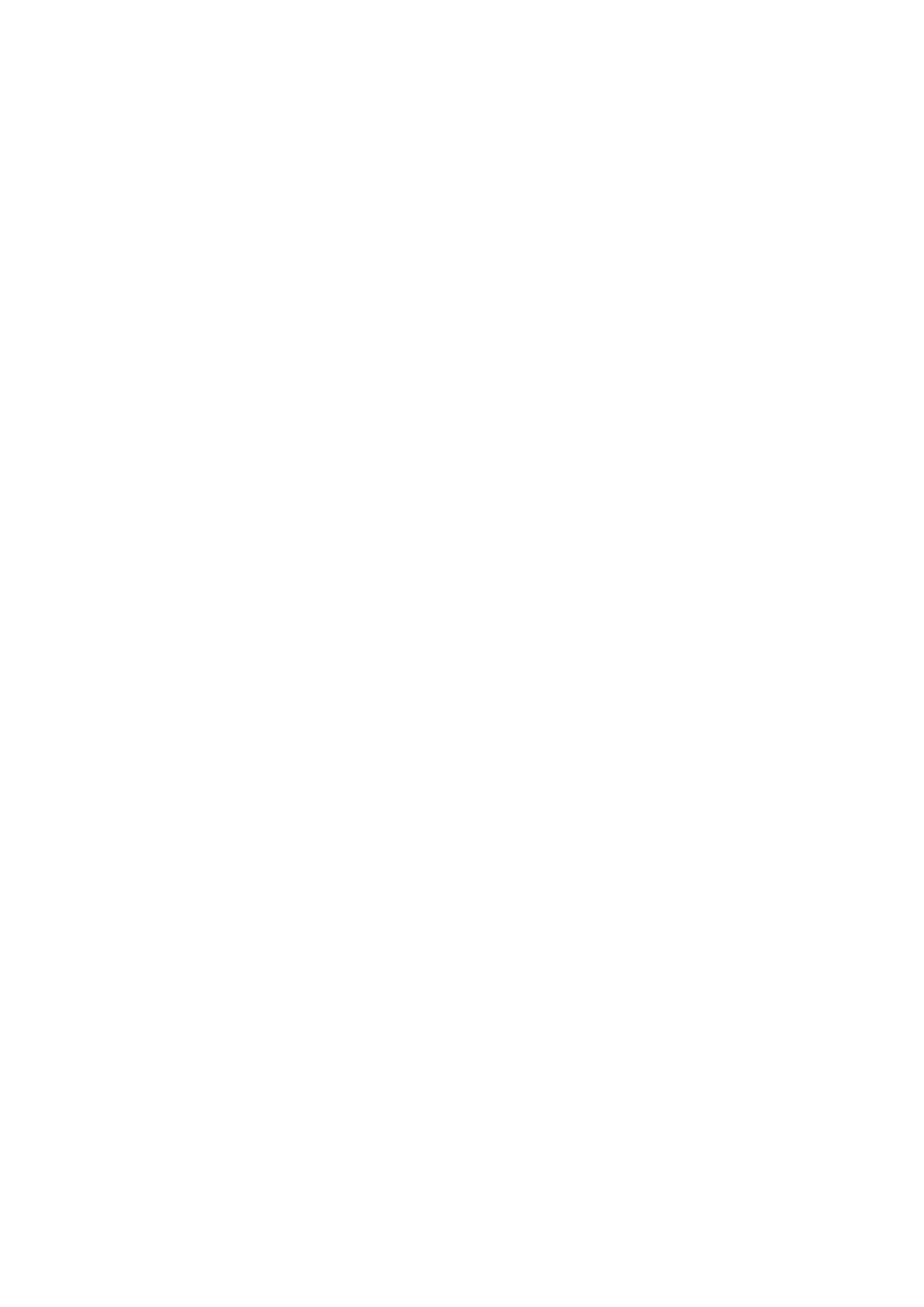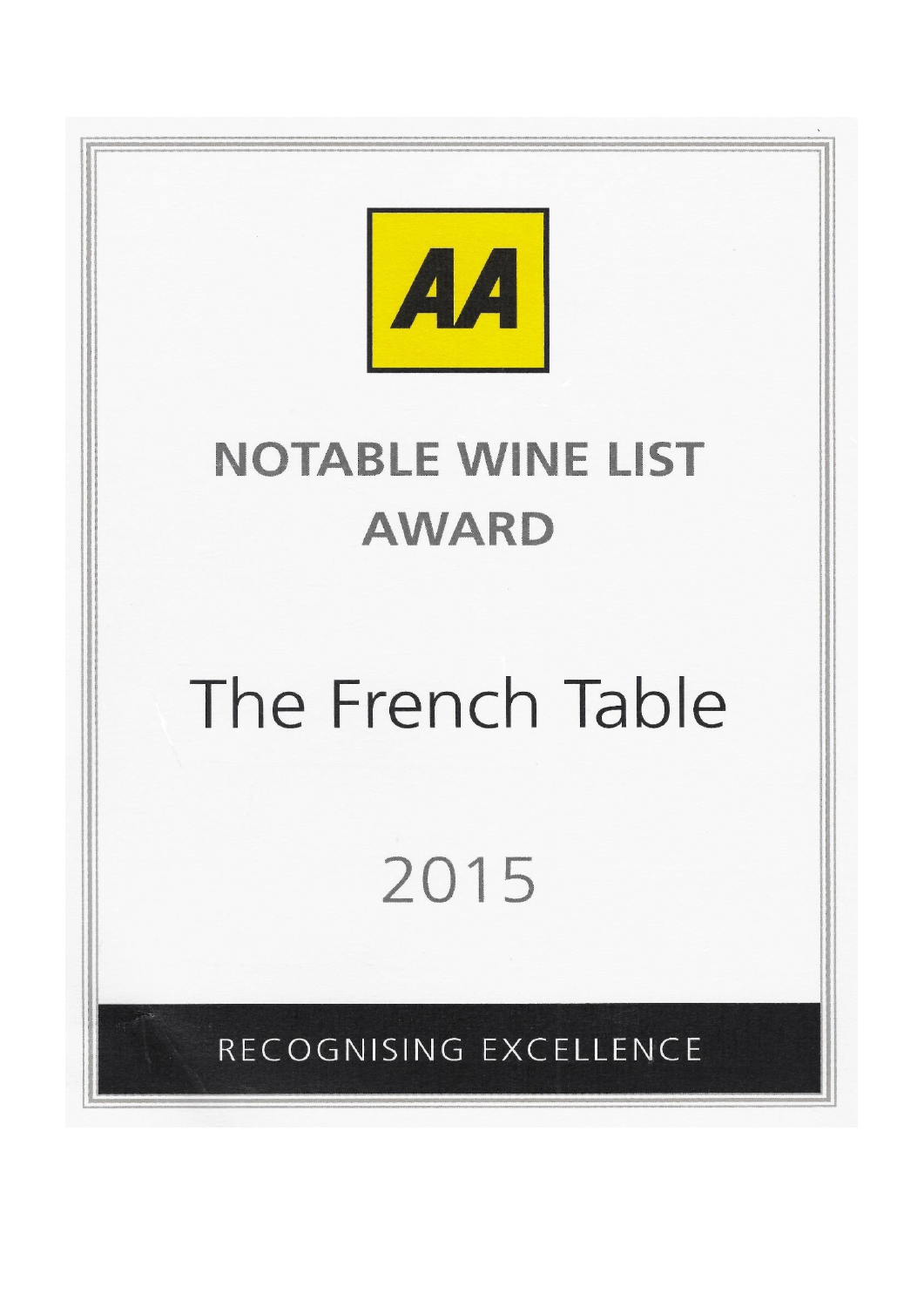Raignad